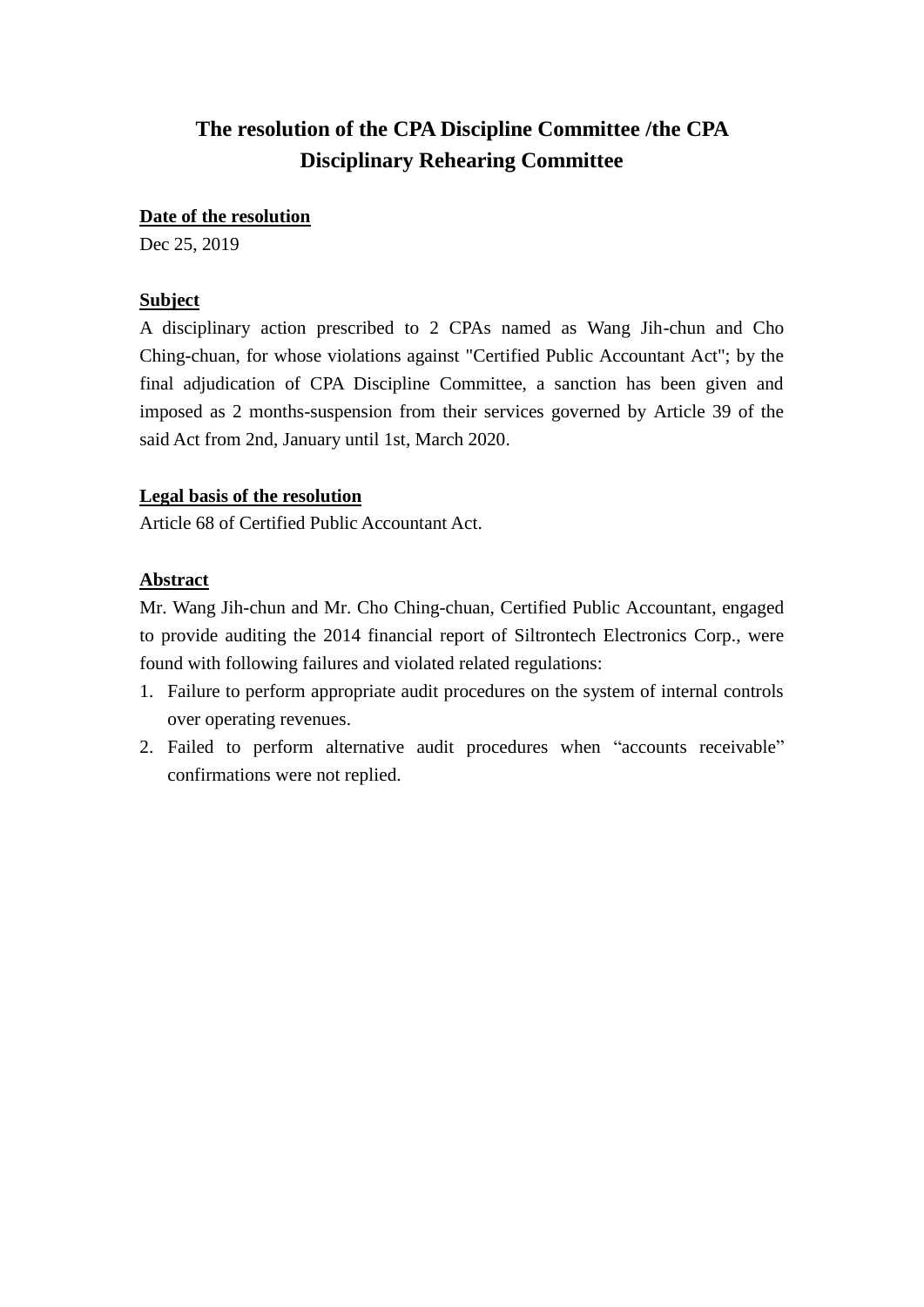#### **Date of the resolution**

Dec 19, 2019

# **Subject**

A disciplinary action prescribed to 2 CPAs named as Wei Yueh-kuei and Fang Kuan-chih, for whose violations against "Certified Public Accountant Act"; by the final adjudication of CPA Discipline Committee, a sanction has been given to Wei and imposed as 9 months-suspension from whose services governed by Article 39 of the said Act from 2nd, January until 1st, October 2020; a sanction has been given to Fang and imposed as 6 months-suspension from whose services governed by Article 39 of the said Act from 2nd, January until 1st, July 2020.

# **Legal basis of the resolution**

Article 68 of Certified Public Accountant Act.

# **Abstract**

Ms. Wei Yueh-kuei and Mr. Fang Kuan-chih, Certified Public Accountant, engaged to provide auditing the 2015 financial report of YUAN SHENG Inc.(the company changed its name to YUAN JIU Inc. on July 13, 2018), were found with following failures and violated related regulations:

- 1. Failure to perform appropriate audit procedures on the system of internal controls over operating revenues.
- 2. Failure to properly use the report of an expert as audit evidence.
- 3. Failure to perform appropriate audit procedures on the material item under "prepayments".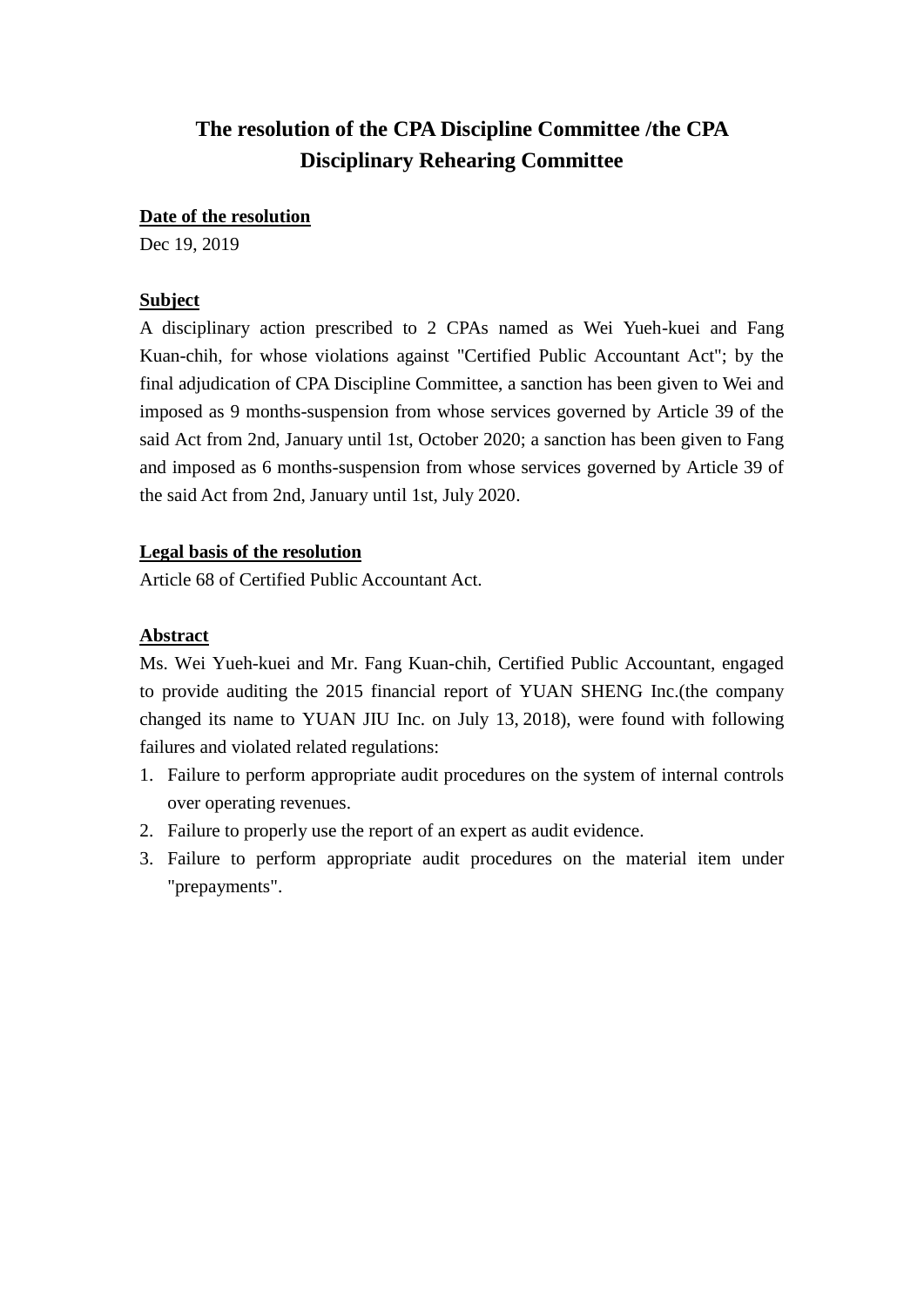#### **Date of the resolution**

Dec 18, 2019

## **Subject**

A disciplinary action prescribed to 2 CPAs named Kuo Wen-chi and Liu Chien-liang, for their violations of "Certified Public Accountant Act", thus a sanction of NTD 1,200,000 fine was imposed to each by the final adjudication of CPA Discipline Committee

## **Legal basis of the resolution**

Article 68 of Certified Public Accountant Act.

## **Abstract**

Mr. Kuo Wen-chi and Mr. Liu Chien-liang, Certified Public Accountant, engaged to provide auditing the 2016 financial report of SAC Corporation, were found that failed to ascertain whether the accounting treatment of sales revenues is appropriate, which revealed a failure to exercise due professional care in the performance of the audit. This was a violation of Article 2 of Taiwan SAS No.1.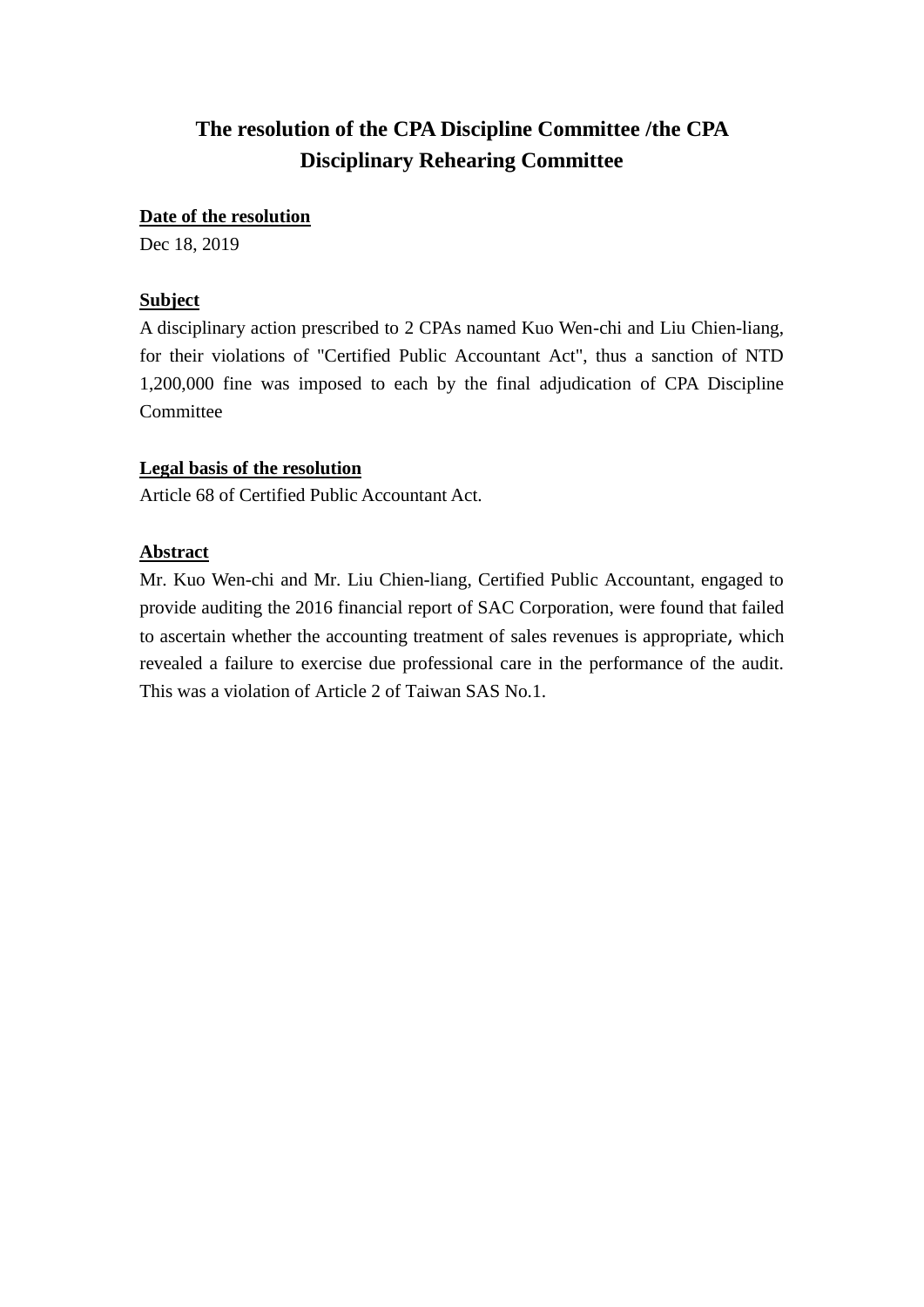#### **Date of the resolution**

Dec 18, 2019

## **Subject**

A disciplinary action prescribed to 2 CPAs named Kuo Wen-chi and Liu Chien-liang, for their violations of "Certified Public Accountant Act", thus a sanction of NTD 1,200,000 fine was imposed to each by the final adjudication of CPA Discipline Committee

## **Legal basis of the resolution**

Article 68 of Certified Public Accountant Act.

## **Abstract**

Mr. Kuo Wen-chi and Mr. Liu Chien-liang, Certified Public Accountant, engaged to provide auditing the 2016 financial report of ENG Electric Co., Ltd., were found that failed to ascertain whether the accounting treatment of sales revenues is appropriate, which revealed a failure to exercise due professional care in the performance of the audit. This was a violation of Article 2 of Taiwan SAS No.1.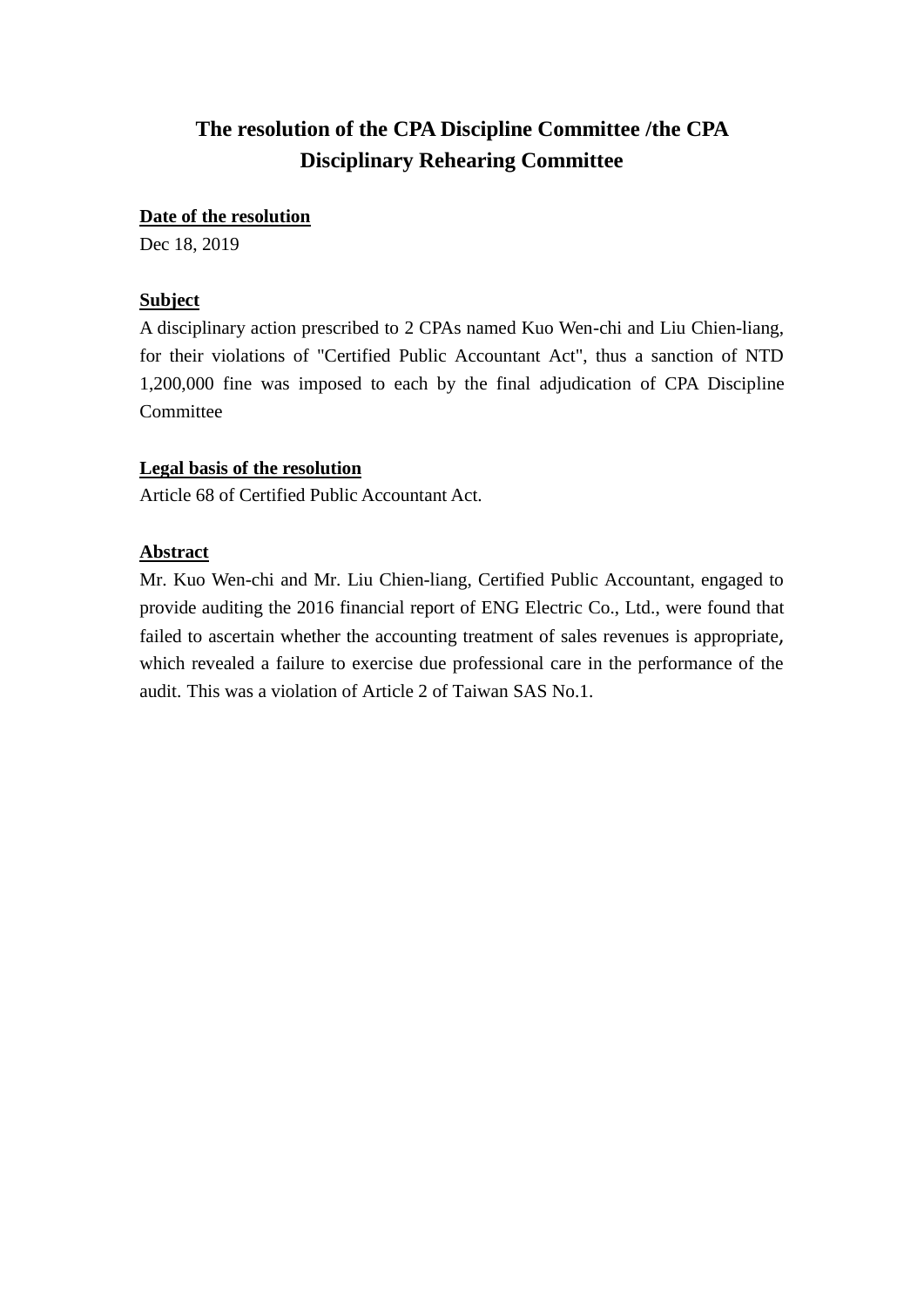#### **Date of the resolution**

May 28, 2019

#### **Subject**

A disciplinary action prescribed to 2 CPAs named Chou Yin-lai and Lai Yung-chi, for whose violations against "Certified Public Accountant Act"; by the final adjudication of CPA Discipline Committee, a sanction of "Warning" was imposed on Chou and a fine of NTD 600,000 was imposed on Lai.

#### **Legal basis of the resolution**

Article 68 of Certified Public Accountant Act.

## **Abstract**

Mr. Chou Yin-lai and Mr. Lai Yung-chi, Certified Public Accountant, engaged to provide auditing of the 2011 and 2012 financial report of Han-Kang Technology Corporation, were found with following failures and violated related regulations:

- 1. Fail to perform appropriate audit procedures on newly listed during the present period as one of the top ten sales customers.
- 2. Fail to evaluate the sufficiency of allowance for uncollectible accounts.
- 3. Fail to exercise due professional care to obtain sufficient and appropriate evidence and identify whether any irregularity exists in the transactions while using expert's work as audit evidence.
- 4. Fail to ascertain the reason and reasonableness of significant prepayments.
- 5. Fail to ascertain the nature and importance of expense and fail to verify the appropriateness of classification of expense.
- 6. Fail to ascertain the reasonableness of triangle trades with XX Company and fail to perform proper audit procedures on overseas inventory.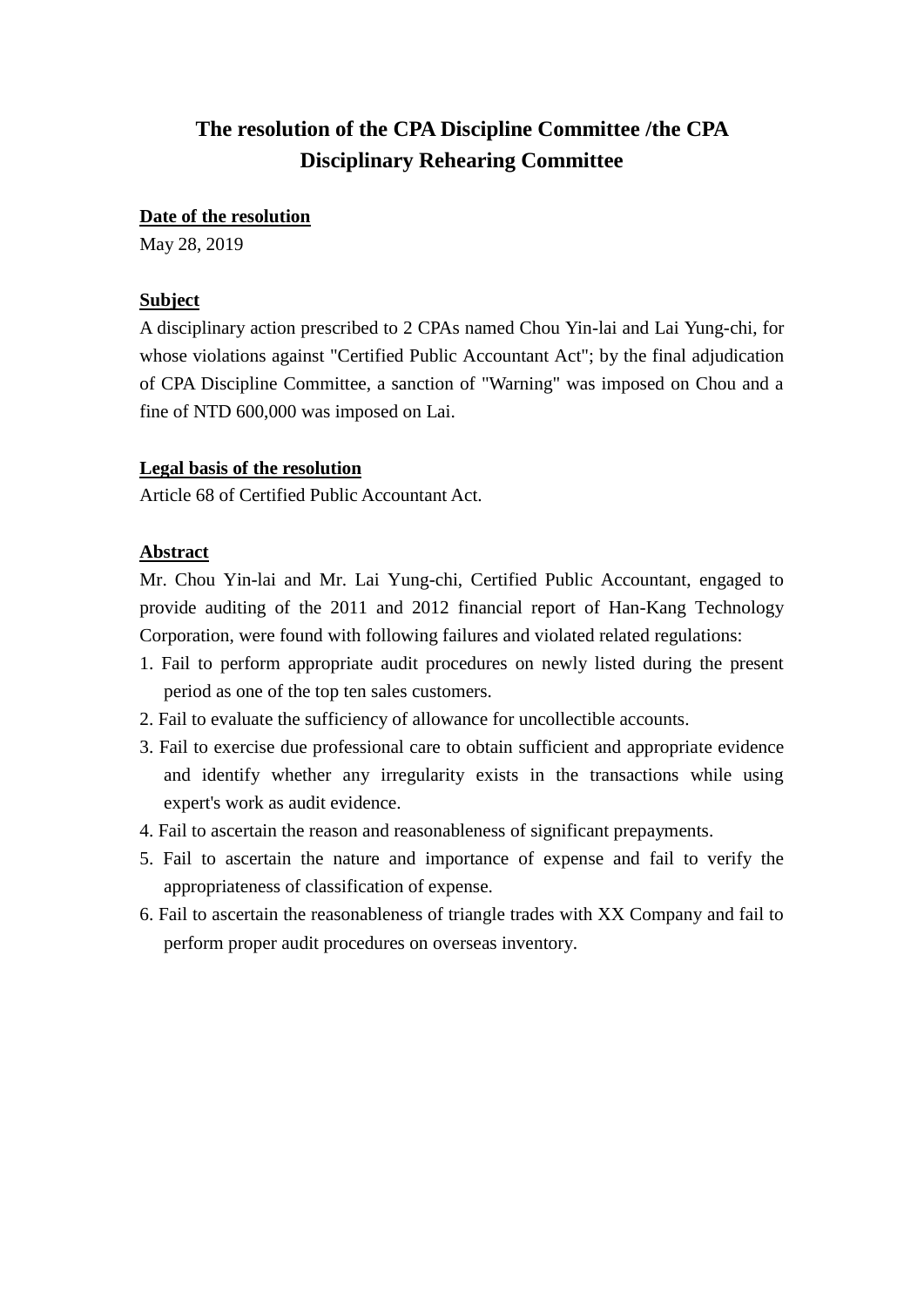#### **Date of the resolution**

Mar 27, 2019

# **Subject**

A disciplinary action prescribed to a CPA named Chang Wei-fu, for his violation against "Certified Public Accountant Act", thus a sanction of NTD 1,200,000 fine was imposed to Chang by the final adjudication of CPA Discipline Committee.

## **Legal basis of the resolution**

Article 68 of Certified Public Accountant Act.

## **Abstract**

Mr. Chang Wei-fu, Certified Public Accountant, engaged to provide issuing of fairness opinion for a tender offer case of XPEC Entertainment Inc., were found that failed to document the related judgment procedure and pricing results to support the opinion. This was a violation of Article 41 of Certified Public Accountant Act.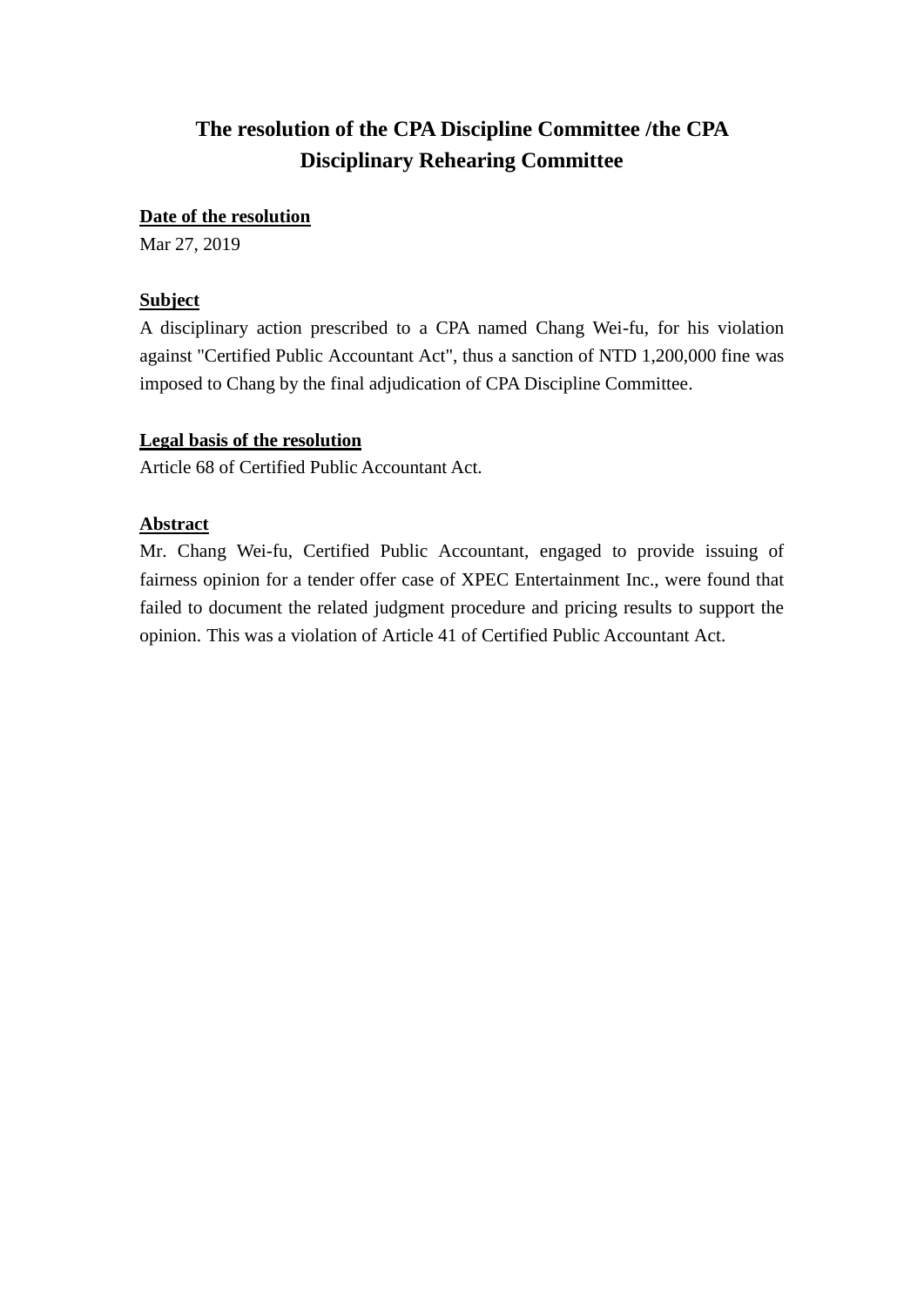#### **Date of the resolution**

Mar 4, 2019

#### **Subject**

A disciplinary action prescribed to 2 CPAs named as Wu Chia-hung and Wu Kun-yi, for whose violation against "Certified Public Accountant Act", a sanction has been given and imposed as 2 months-suspension from whose services from 15th, March to 14th, May 2019 to Wu Chia-hung and a "Reprimand" was given and imposed to Wu Chia-hung and Wu Kun-yi by the final adjudication of CPA Discipline Committee.

#### **Legal basis of the resolution**

Article 68 of Certified Public Accountant Act.

#### **Abstract**

Mr. Wu Chia-hung and Mr. Wu Kun-yi, Certified Public Accountant, engaged to provide auditing the 2013 financial report of Bull Will Co., Ltd. (the "company"), and Mr. Wu Chia-hung, Certified Public Accountant, engaged to provide auditing the 2014 financial report of the company, were found with following failures and violated related regulations:

- 1. Failure to include new top ten sales customers in the audit sample when performed the audit procedures on the system of internal controls over operating revenues.
- 2. Failed to perform appropriate audit procedures on the purchase activities in response to the risks associated with the newly trading model and include new top ten purchases suppliers in the audit sample.